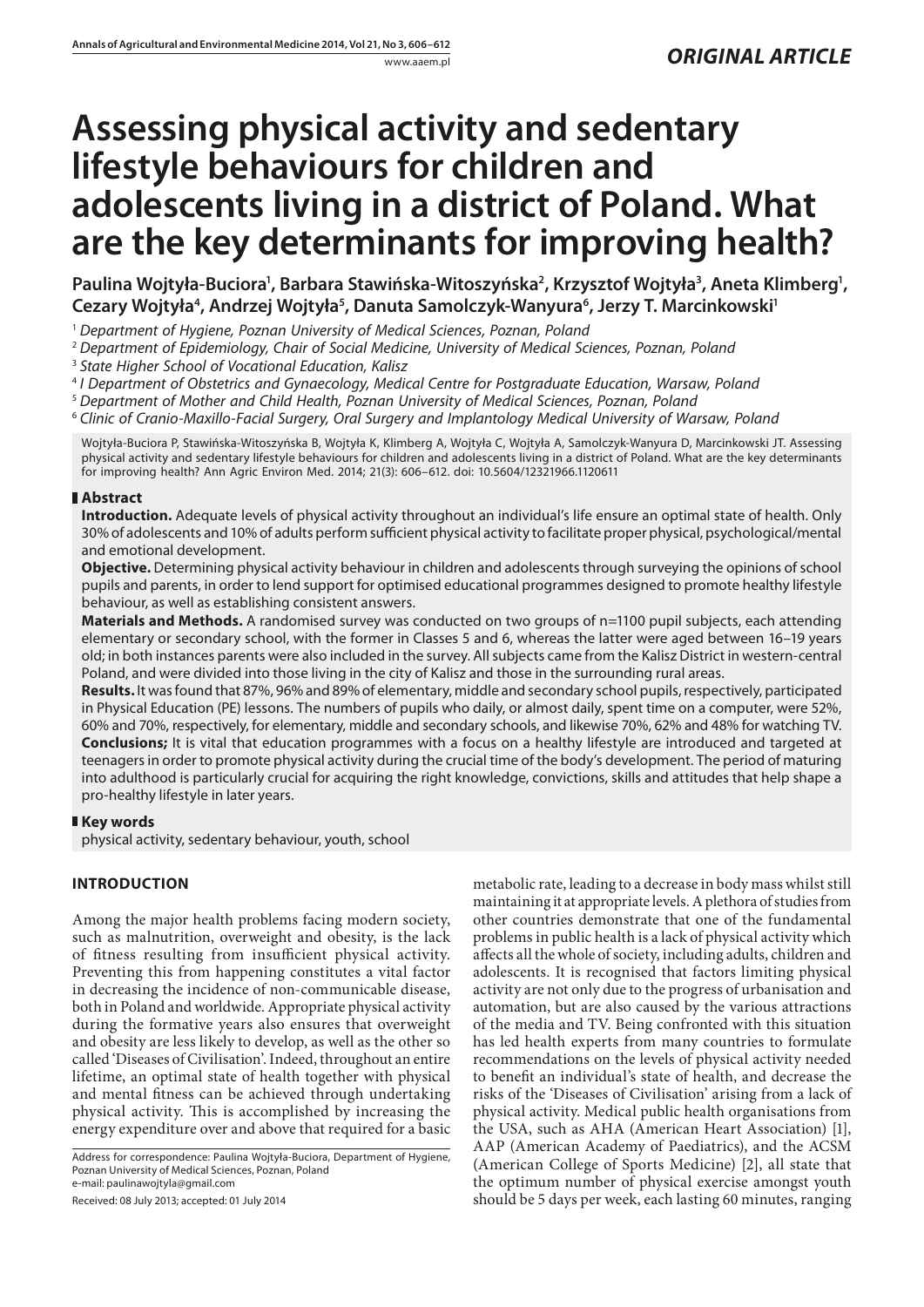Paulina Wojtyła-Buciora, Barbara Stawińska-Witoszyńska, Krzysztof Wojtyła, Aneta Klimberg, Cezary Wojtyła, Andrzej Wojtyła, et al. Assessing physical activity...

from moderate to intense/vigorous – MVPA (Moderate to Vigorous Physical Activity).

### Engaging in regular/systematic physical activity has many beneficial effects, such as decreasing the risk of cardio-vascular disease, which can occur in children and adolescents, through reducing cholesterol levels and having stable lipid management. In contrast, an ever- increasing sedentary lifestyle which is becoming more apparent across many social groups, doubles the risk of coronary artery disease, stroke, hypertension, obesity and Type 2 diabetes [3]; for the latter, a 30% risk reduction can be obtained by undertaking regular physical exercise [4].

Numerous studies also confirm that moderate physical exercise, of 30–60 minutes daily, is positively correlated with a reduced cancer risk by up to 46% [5], the underlying reasons being that physical exercise reduces the amount of adipose tissue, increases the metabolism of fats obtained from a highcalorific diet, improves immunological function, decreases free radical formation, and alters sex hormone levels which impact directly on tumour growth [6]. That a sedentary lifestyle increases the risk of cancer is also confirmed by studies comparing female students who participate in sports with those that prefer not to; where physical activity in adolescent girls significantly decreases the risk of breast, cervical and ovarian cancer [7].

Locomotory movement (mobility), especially in children and adolescents, has positive effects on bone mineralisation where levels are higher in those who are physically active and are directly proportional to the amounts of physical activity/exercise that is undertaken [8]. Regular exercise increases muscle mass, thereby strengthening bones and in consequence affecting those muscles responsible for maintaining body balance and coordinating movement. Regular physical activity also benefits bone mineral density during all stages of life; in the young it assists in maximising the peak bone mass, while in adulthood it halts bone mass loss that leads to osteoporosis and bone fracture [9].

Regular exercise increases the transmission rate of nervous reaction to stimuli and serves to stimulate the central nervous system (CNS). In this way it aids the development of motor function and improves coordination of movement [10]. Nevertheless, only one third of adolescents are estimated to perform sufficient physical exercise to assure appropriate physical, mental and emotional development – this applies globally, to both developed and developing countries [11]. Performing sufficient exercise also helps increase resistance to stress and fatigue [12]. It is therefore recognised that levels of physical activity are associated with disease development, where shortcomings in the former during adolescence lead to wide- ranging health problems in later life [13].

#### **Objectives**

- 1. To determine physical activity behaviour in Polish children and adolescents through surveying the opinions of pupils and parents in order that optimised educational programmes, designed to promote healthy lifestyle behaviour, can be implemented.
- 2. To assess whether the place of residence, (urban vs. rural), bears any relation to healthy lifestyle behaviour.
- 3. To establish similarities between responses from pupils and parents regarding physical activity.

#### **MATERIALS AND METHOD**

A randomised survey was performed in a group of elementary and secondary school pupils (otherwise termed High School or Upper Secondary School) from the Kalisz district of western-central Poland. This consisted of Classes 5 and 6 in the former and those aged 16–19 years old in the latter; parents were also included. Subjects were divided into those living in the city of Kalisz City or in the surrounding rural areas, with n=1100 subjects in each group. The study tool was a questionnaire designed by the Chief Sanitary Inspectorate targeted at the afore-mentioned subject groups, which also allowing the reliability of replies to be checked through comparing the respective answers provided (on the various aspects of lifestyle behaviour), between parents and their offspring. Permission for conducting the study was obtained from the appropriate authorities as follows; Department of Education at the Kalisz City Authority, the Head of the Kalisz District Authority as well as the Superintendant's Office of Education and Upbringing in Poznań. The study was also performed in close cooperation with staff from the local government community authorities in whose regions the subjects were residing.

Randomised sampling was stratified into two levels; ie. for schools and pupils. The technique of cluster sampling was used in that the class attended, district and municipality were taken into account, where all pupils from a given class were surveyed anonymously. Pupils were chosen from randomised selections, (using the SPSS and Statistica programmes), of elementary and secondary schools or education centres made from the Polish Ministry of Education Database (30 September 2008).

The survey was voluntary and anonymous, performed during pupils' school periods. Questionnaires intended for parents were taken home by the pupils in sealed envelopes, and then returned completed to the appropriate form teachers on designated days. The following numbers of questionnaires were returned:

- for pupils Classes 5 and 6 from elementary schools returned n=846, while secondary schools n=1018, representing return rates of 77% and 92%, respectively;
- for parents 708 were replies from elementary school children, and 670 from secondary schools, respectively, making up return rates of 64% and 61%.

Further analyses were conducted only on questionnaires which had been completed correctly, as follows;

- for pupils 819 were from elementary schools and 999 from secondary schools, constituting, respectively, 74% and 91% of those surveyed;
- for parents 688 were replies from elementary school children and 667 from secondary schools, constituting, respectively, 62% and 61% of those surveyed.

Answers thus obtained were entered into a central database using an integrated system programmed for accumulating questionnaire data, which were then subjected to statistical analyses performed via the STATISTICA software package. The Pearson's  $Chi(\chi)^2$  test was used to determine whether variables were significantly dependent, and testing for independence between m≥2 qualitative variables expressed in nominal scales. Calculated  $\chi^2$  values were compared to critical values for rejecting the Null Hypothesis (ie. the chances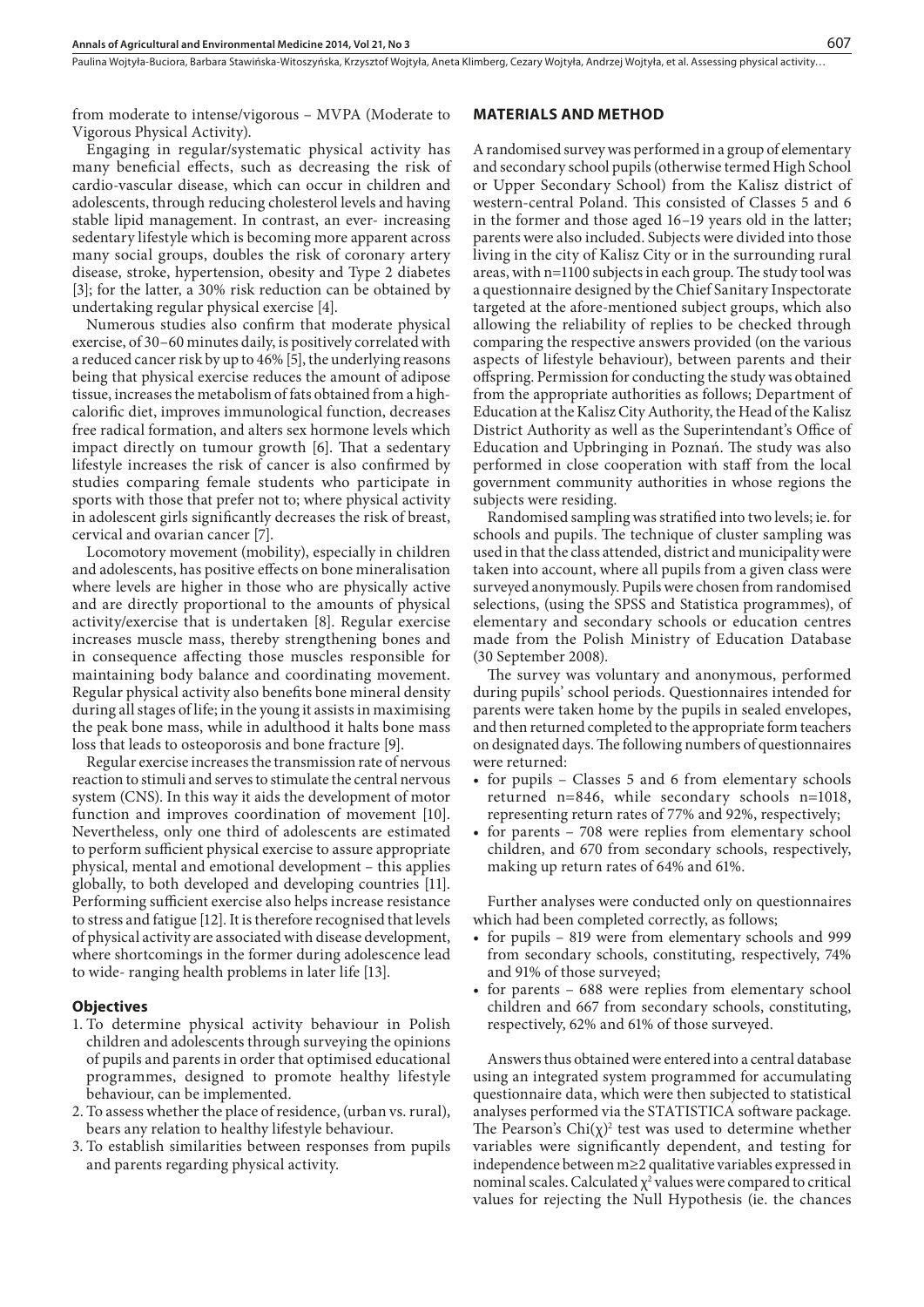of there not being a dependency) at the following levels of probability:  $p=0.05$ ,  $p=0.02$ ,  $p=0.01$  and  $p=0.001$ .

The study results from elementary and secondary schools were also compared to corresponding data obtained from middle school children throughout the whole of Poland in the 2008–2009 school year. The intention was to estimate the numbers of pupils who participate in PE lessons or physical exercise outside school time, according to age group. The survey was conducted on 12,005 middle school pupils. The questionnaire had been designed by the Polish Chief Sanitary Inspectorate, based on the GlobalSchool-base Student Health Survey (GSHS). From this, 9,360 pupils and 6,951 parents correctly filled in the questionnaires. The survey itself was performed by staff of the State Sanitary Inspectorate in specific districts, and the same randomised sampling procedures were used for the presented study.

#### **RESULTS**

PE classes were attended by 87%, 96% and 89% of pupils from elementary, middle and secondary schools, respectively. Replies received from pupils were then compared with those given by the parents of elementary and secondary school pupils. It was found that parents of just elementary school children more frequently answered that their offspring participated in physical exercise during these classes than according to the children themselves (Fig. 1). It therefore appears that parents may either be ignorant or do not wish to admit knowing the actual participation of their children in PE lessons.



Figure 1. Pupil participation in PE lessons as declared by pupils and parents, expressed as percentages

The reasons given by pupils for being absent from PE lessons were due to having long-term sick leave in 93% and 55% cases for those from secondary and middle schools, respectively. The most common illnesses were musculoskeletal or cardiovascular disorder. However, according to parents, 36% and 40% of middle and secondary school pupils gave musculoskeletal disorders as the reason for sick leave, whereas only 4% and 5%, respectively, provided cardiovascular disorders as reasons. Thus, especially in the latter case, the answers given by children and parents clearly disagree. In contrast, the results from elementary schools show that replies mostly agree between parents and children; the single exception being that in those children who claimed being absent due a yearly long-term sick leave (1%), only half of this number had been confirmed by parents.

Of the elementary school pupils, only 36% replied that they participated in physical exercise daily, and 36% declared doing so 4–6 times weekly (Fig. 2). However, daily physical activity lasting two hours was performed by 51% of all children (Fig. 3), and 39% allocated 1–5 hours weekly, 33% 6–10 hours, 19% 11–20 hours and 10% over 20 hours.



**Figure 2.** Number of days/weeks that pupils spend on defined sport activities



**Figure 3.** Daily hours that pupils allocate for physical activity

It was found that somewhat more elementary school pupils living in rural areas (90%) declared that physical exercise was their only means of performing physical activity, compared to those living in the city itself (85%); there was no difference in middle school children. However, substantially more secondary school pupils living in the city of Kalisz (85%) participated in PE lessons during a school year than those living in the rural areas (64%) (Fig. 4).



**Figure 4.** Proportion of daily physical effort spent on PE lessons in pupils living either in urban or rural areas, according to elementary, middle or secondary school

A decided majority of pupils claimed that they liked PE lessons, but only about <50% replied that they would actually like them to be increased (Fig. 5). These results are considered disturbing, as they demonstrate that an unhealthy and sedentary lifestyle is increasingly being preferred among young people. Furthermore, only 52% and 42% of parents whose children attend middle and secondary schools, respectively, showed any inclination for increasing time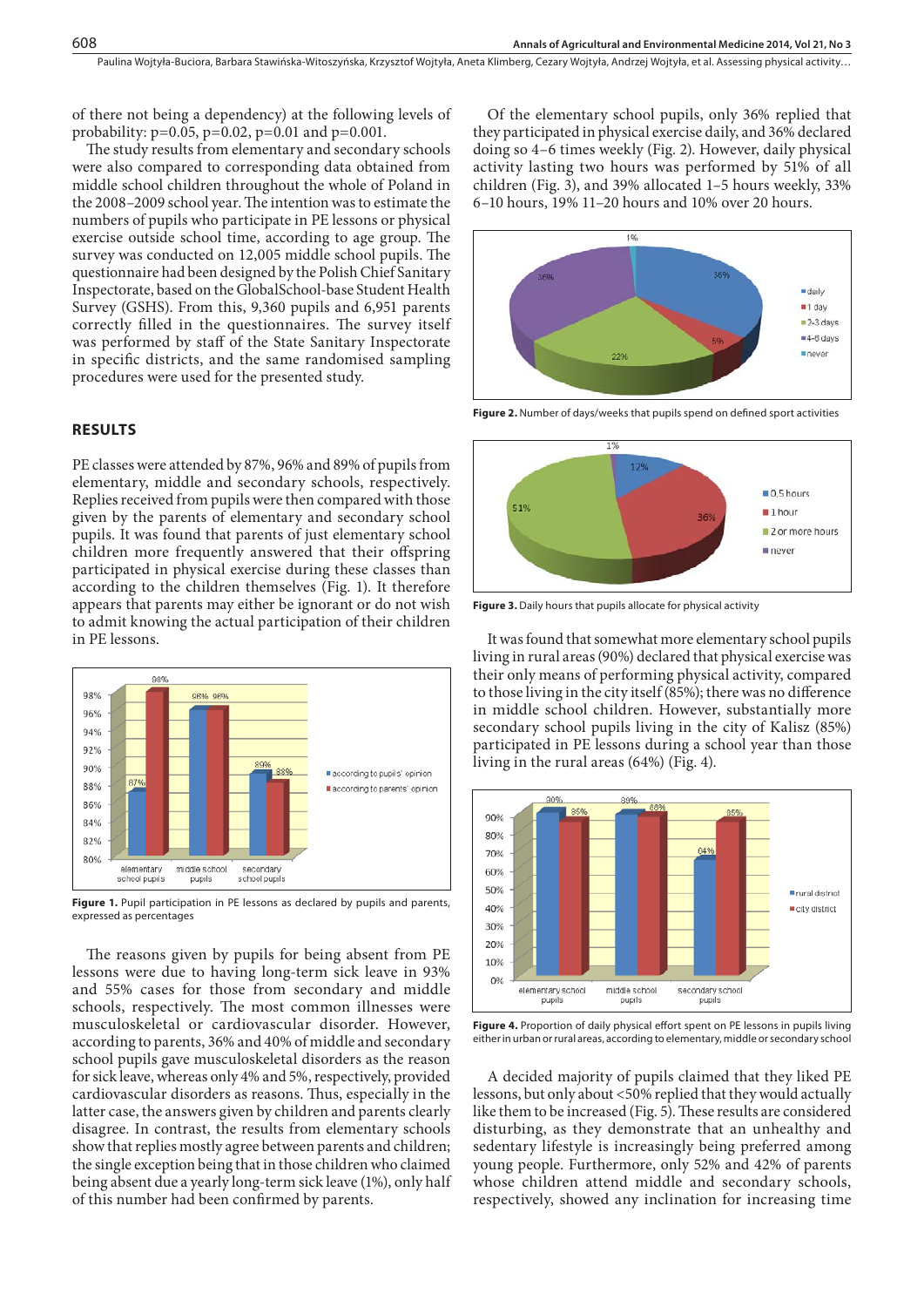Paulina Wojtyła-Buciora, Barbara Stawińska-Witoszyńska, Krzysztof Wojtyła, Aneta Klimberg, Cezary Wojtyła, Andrzej Wojtyła, et al. Assessing physical activity...

devoted to PE lessons. The answers of parents and children from elementary schools agree, but only 18% of parents declared having a family custom/habit of participating together in recreational sports.



**Figure 5.** Number of pupils satisfied with/liking PE lessons, or wish them to be extended, expressed as percentages

Elementary school pupils (86%) also declared taking regular physical exercises in addition to PE lessons, which most commonly included; cycling (59%), playing football (37%), running (28%), swimming (19%), dancing lessons (16%) and volleyball (13%). The daily physical activity undertaken by middle or secondary school pupils are usually PE lessons and travelling to school. Active participation in sport was undertaken by 38% middle school pupils, compared to 22% from secondary school, reflecting that a sedentary lifestyle becomes more pronounced with age. The most popular sports among middle and secondary school pupils were, respectively, football (39% and 34%), volleyball (32% and 26%) and swimming (17% and 17%).

Tables 1 and 2 show the opinions of parents on the proportion of free/leisure time spent by their elementary, middle and secondary school offspring doing various activities, where using computers or watching TV predominate over sports in the last two age groups. Thus, once again, a sedentary lifestyle is preferred in the older age groups, as particularly highlighted by the data in Table 2, demonstrating that elementary school pupils more frequently spend their spare time participating in sports than those from middle or secondary schools.

**Table 1.** Leisure time spent by pupils according to parental opinion, between using computers or watching TV, divided into elementary, middle or secondary school gradations; expressed as percentage incidence

| Elementary-<br>school pupils |                        | Middle-school<br>pupils |     | Secondary-<br>school pupils |     |
|------------------------------|------------------------|-------------------------|-----|-----------------------------|-----|
| Computer                     | TV                     | computer                | TV  | Computer                    | TV  |
| 52%                          | 70%                    | 60%                     | 62% | 70%                         | 48% |
| 29%                          | 24%                    | 22%                     | 22% | 18%                         | 31% |
| 13%                          | 5%                     | 8%                      | 6%  | 9%                          | 15% |
| 3%                           | 1%                     | 2%                      | 1%  | 2%                          | 4%  |
| 3%                           | 0%                     | 1%                      | 1%  | 1%                          | 2%  |
|                              | less than once monthly |                         |     |                             |     |

**Table 2.** Leisure time spent on physical activity by pupils according to parental opinion, divided into elementary, middle or secondary school gradations; expressed as percentage incidence

|                        | Elementary<br>school pupils |                  | Middle school<br>pupils |                  | Secondary<br>school pupils |                  |
|------------------------|-----------------------------|------------------|-------------------------|------------------|----------------------------|------------------|
|                        | at<br>sports<br>clubs       | amateur<br>sport | at<br>sports<br>clubs   | amateur<br>sport | at<br>sports<br>clubs      | amateur<br>sport |
| daily or almost daily  | 14%                         | 35%              | 9%                      | 16%              | 5%                         | 9%               |
| 3-4 times weekly       | 12%                         | 32%              | 10%                     | 18%              | 6%                         | 16%              |
| 1-2 times weekly       | 28%                         | 17%              | 18%                     | 19%              | 15%                        | 26%              |
| less than once weekly  | 11%                         | 10%              | 9%                      | 13%              | 11%                        | 20%              |
| less than once monthly | 35%                         | 10%              | 32%                     | 10%              | 63%                        | 29%              |

One of the key questions asked of middle and secondary school pupils was how much satisfaction did they derive from performing daily physical activity. The former showed that 34% were very satisfied, compared to 16% of the latter. Despite that over half of secondary school pupils were satisfied or more than satisfied with their levels of physical activity, this was in reality quite poor as, for example, 27% of physical activity was devoted to getting to school. In addition, almost the same numbers of middle and secondary school pupils expressed being very dissatisfied with their low levels of physical activity.

Pupils attending middle or secondary school (when treated together as a group) who live in the rural areas were more often satisfied (48%) or very satisfied (28%) with their levels of daily physical activity, compared to those from the city of Kalisz. However, it should be noted that the place of residence had no influence on satisfaction levels in middle school pupils *per se* in the levels of physical activity actually undertaken; more middle school pupils living in the countryside (38%) were very satisfied compared to those living in the Kalisz city district (31%) (Fig. 6). The main reasons given for being dissatisfied with how much physical activity is performed were either lack of time or lack of sports facilities.



**Figure 6.** Satisfaction rates of middle and secondary school pupils with their physical activity, according to place of residence

#### **DISCUSSION**

Throughout the last 20 years there has been a rise in a sedentary lifestyle in most developed countries, associated with insufficient or even a lack of undertaking any physical activity [14]. Undoubtedly, this has arisen through the modern developments seen in technology, changes in lifestyle,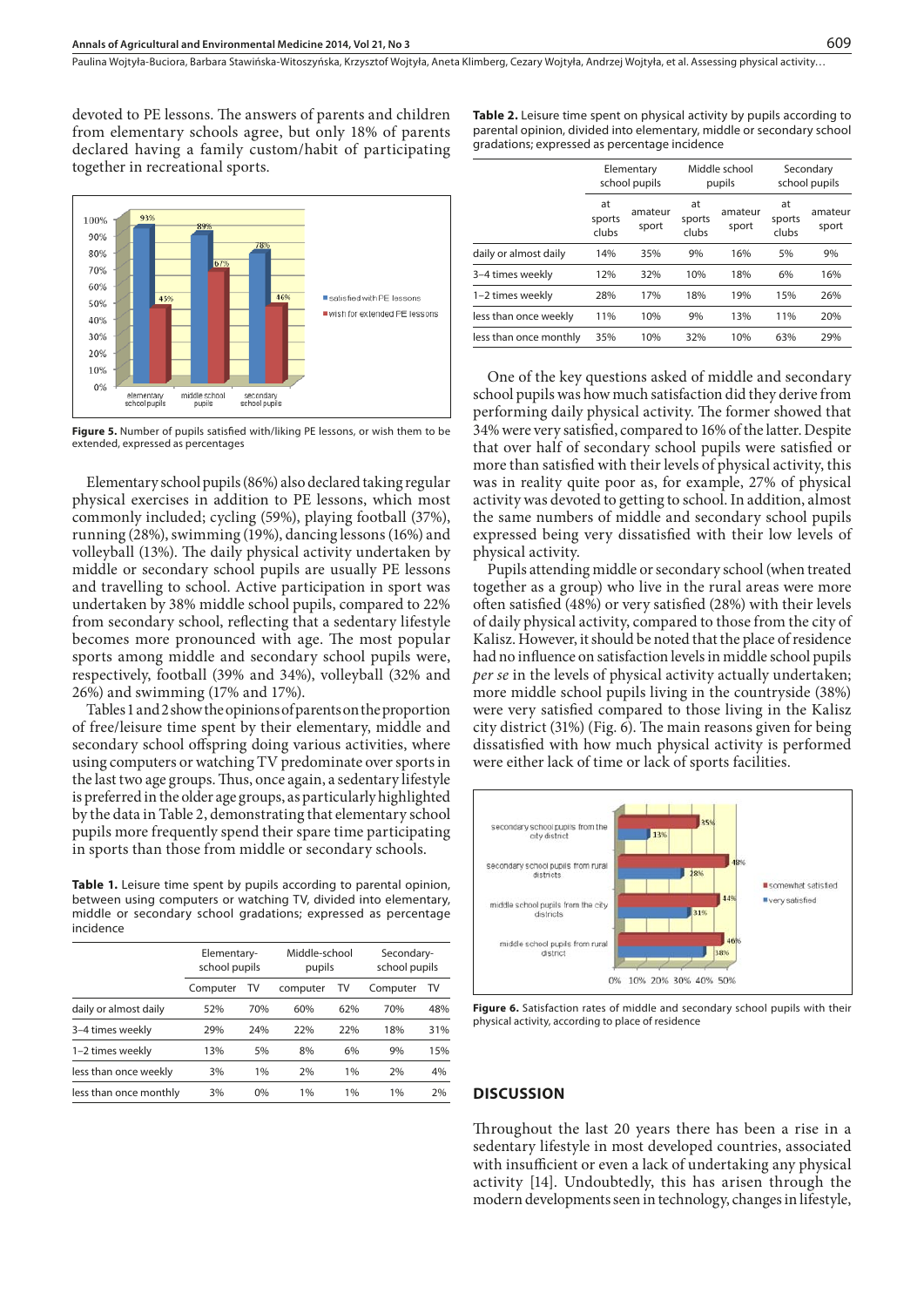coupled with ignorance about how physical activity affects the normal course of healthy body development. It is well recognised that a physically active lifestyle during childhood and adolescence increases the likelihood of maintaining such behaviour in later years. In contrast, the unwillingness of youth to undertake physical exercise leads to adopting a sedentary lifestyle in adulthood and advanced years. Within this context, barely 30% of adolescents undertake sufficient physical exercise to ensure appropriate physical, mental and emotional development [15]. This constitutes a health risk leading to abnormal development of the young, with negative consequences arising, for example, developing obesity in later life [16]. It has been shown that only 10% of adults actually undertake sufficient physical activity adequate for their physiological needs [15]. The last decades have actually seen that levels of physical fitness have worsened in both youth and adults, as demonstrated by the Countrywide Integrated Noncommunicable Disease Intervention programme (CINDI WHO) conducted in various European countries. These are disturbing observations which go against recommendations made by many health experts. Based on scientific studies, the World Health Organization (WHO) prescribes daily physical activity lasting 60 minutes and of moderate to high intensity for children and adolescents aged 5–17 years [17]. This level and type of activity is also recommended in authorised documentation at the Copenhagen WHO Regional Office [18]. Similar advice has been issued by the USA Center for Disease Control and Prevention (CDCP) in Atlanta, Georgia [19]. Such physical exercises should be diversified and made available to suit the developing young individual, particularly in the earliest years [11]. If children/ youths regularly perform some form of physical activity, eg. through travelling substantial distances to school by walking or bicycle riding, then other daily physical activity can be of moderate or high intensity, and lasting for only 30 minutes. It should be remembered that appropriate physical movement/ mobility can be achieved through aerobics or exercises that stretch the muscles. The former increase breathing and heart rate which supplies more oxygenated blood to muscle tissue during exercise, whereas muscle stretching is best adopted as a warm up before performing exercises, and afterwards for stepping down from physical exertion.

The current study is consistent with these afore-mentioned observations in that although 87% and 89% of elementary and secondary school pupils declared participation in PE lessons, less than half wanted to increase the number of lessons. According to parents, 98% and 88% of their offspring attending elementary and high school take part in physical exercises. These somewhat similar findings are therefore convergent. Most pupils from middle schools, however, prefer PE lessons (96%), which is confirmed by their parents. These pupils also more often declared wanting to increase the number of PE lessons (67%), compared to the other age groups; however, this is still a relatively small number. Overall, most respondents stated that they like having PE lessons; however, the least satisfied are secondary school pupils (78%), which is consistent with a study by Wołoska and Jankowska [20] who report 72% amongst 16 year-olds living in Gdańsk. The most common physical efforts expended during the day were found to be from doing PE lessons and walking to school, which clearly shows that physical activity is mostly through compulsory school lessons which are insufficient for their body's locomotory-mobility requirements.

The place of residence had no effect on elementary and middle school pupil participation in PE lessons; urban dwellers, respectively, showed similar rates of 90% and 89%, similar to those from rural areas – 85% and 88%. More secondary school pupils living in the urban district (85%) indicated that taking PE lessons constituted their physical daily activity, than those from the rural areas (64%); however, conversely, the latter were more satisfied with their levels of physical activity (28% vs. 13%).

It is considered nowadays, that 180 minutes of weekly PE lessons (ie. 4 weekly periods), are insufficient to meet the locomotory-mobility needs of pupils, and moreover do not prevent the emergence of risk factors for chronic disease, especially obesity. It is therefore necessary that an active lifestyle habit is acquired for the young which is not just limited to PE lessons at school. After-school physical activities were claimed to be performed by 38% and 22% of middle and secondary school pupils. Replies given by parents, however, show that 9% and 5%, respectively, of pupils perform regular training, as opposed to 16% and 9% engaging in recreational sports, according to the respective pupil school groups. These relationships have been confirmed by the Chabros et al. study that showed 35% of girls and 39% boys attending elementary and middle schools in Warsaw participated in after-school sports [21]. Findings from the Institute of Food and Nutrition (IFN) in Warsaw demonstrate only 5% of boys and 7% girls aged 11–15 years take part in after-school sports club activities [22]. A study by Charzewska et al [23] shows 30% of secondary school pupils declared participating in diversified physical activities, but only a small proportion did so 3–4 times weekly (2–6%), which is marginally higher than those participating 1–2 times weekly (10–12%). Data obtained from the Central Statistical Office (CSO) indicate that only 30% of elementary school pupils take part in recreational physical activities at least once weekly for one or more hours [24]. The presented study confirms these observations, where 39% of pupils assign 1–5 hours weekly for sports. In both these afore-mentioned cases, the amount of physical activity undertaken does not meet the recommendations for teenagers. It should also be pointed out that physical activities outside school hours can increase or top-up the few school hours dedicated to sport, which can thus fulfil both locomotory-mobility and recreational requirements.

Pupils from middle and secondary schools (22% and 46%) showed dissatisfaction concerning physical activity. Those who did not take part in any after-school sports citied a lack of time and sports facilities as reasons. They also claimed a lack of self-motivation arising from either laziness, or that their upbringing did not include having a family sports tradition.

Another worrying observation is that out of 4% and 11% of middle and secondary school pupils who did not participate in PE lessons, of these, 55% and 93% of pupils, respectively, gave the excuse of being on long-term medical sick leave as the reason for their absence. The most common medical reasons in the Kalisz schools were disorders of the musculoskeletal, cardiovascular, or respiratory systems. Additionally, these subjects admitted that they were unenthusiastic about doing physical exercises, (7% and 5% of middle and secondary school pupils). Frequent abstention from PE lessons has also been noted from studies conducted by the Epidemiological and Standards Unit of the IFN [25]. Here, they found that 3% of boys and 4% of girls aged 11–15 from Warsaw were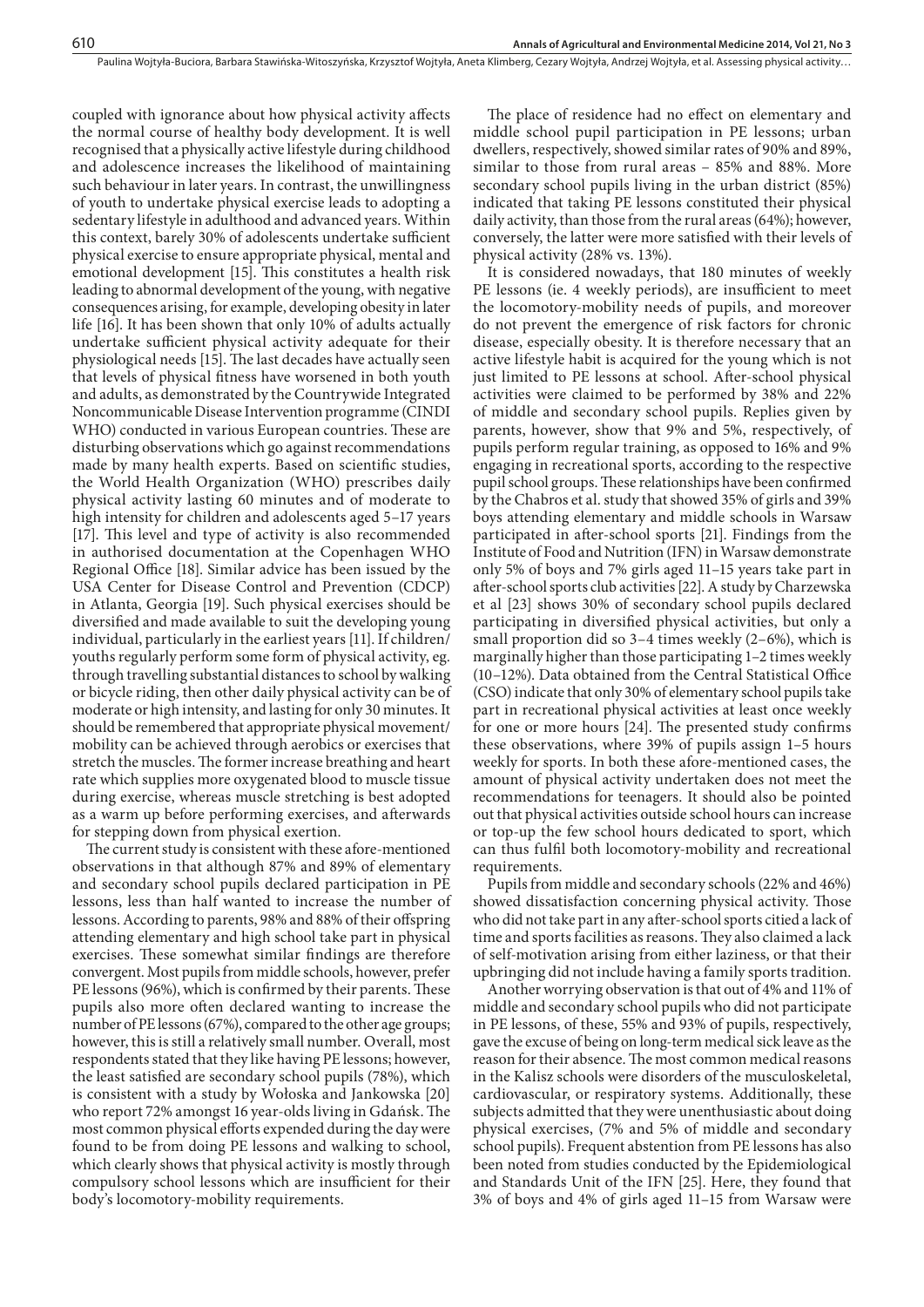constantly on long-term sick leave from PE lessons. Similar observations have been made by some Educational and Health Centres, where data from Kraków show that 10% of middle school pupils regularly used long-term sick leave, and likewise for the cities of Gdansk and Lodz [25]. Reports from the Małopolska province during 2005–2006 demonstrated that 36% of girls and 19% of boys from secondary schools, also used long-term sick leave to abstain from PE lessons. Studies by Piotrowskiej et al. [26] show that long-term sick leave was used by 18% of secondary schoolgirls aged 16–18. According to Krawczyński [27], the numbers of long-term sick leave cases used in Poland for abstaining from PE are nearly five times higher than that currently reported in school pupils. In order to remedy this situation (by reducing sick leave), it is necessary to increase parental awareness of how important body locomotion/mobility is for ensuring that their children have an optimal state of health and fitness. Teachers should pay close attention to the issue of excusing PE lessons due to sick leave so that such numbers can be decreased.

Youngsters growing olde, become less physically active due to being engaged in an increasing number of other pursuits that are mainly sedentary, both in school and during leisure time. In particular, insufficient physical activity in teenagers during leisure time is unsatisfactory. The reasons are not only increasing urbanisation or automation, but that the media and TV have become especially attractive. According to CSO data, the amount of time spent on computers or watching TV, on average, has increased from two hours daily during 1996–2004 to 2.5 hours [24]. In 2001, the American Paediatric Academy recommended that youngsters spend a maximum time of two hours daily in front of computer or TV screens [28]. Other data from the USA show that half of the teenage population perform moderate physical activity less than three times weekly, but that five hours daily are spent on computers or watching TV [29]. The presented study demonstrates that, respectively, 52%, 60% and 70% of elementary, middle and secondary school pupils daily, or almost daily, spend time on computers, whereas the corresponding numbers for watching TV are 70%, 62% and 48%. A study by Swiderska-Kapacz proved that 51% of middle schoolchildren from Gorzów dedicate their leisure time to watch TV, while 49% do so using a computer [30]. Research by Oblacinski and Wojnarowski [31] demonstrate that during schooldays, 76% of youngsters aged 16–19 use a computer. In keeping with the presented study, results from Witana and Szpak [32] and Gajewska [33] confirm the length of time that, respectively, 43% and 30% of secondary school pupils spend watching TV.

Importantly, attitudes to health are shaped at school whose role is to direct pupils towards taking appropriate physical activity in such a way that it is continued and developed right from the start at elementary school to high school, and thence onwards throughout adulthood. The role of the PE teacher, as well as other teachers, are crucial in promoting physical activity where, by example, they can encourage sports activities by organising competitions, contests or tournaments.

It must be stressed that an active lifestyle not only serves the purposes of recreation or physical exercising, but it is a lifestyle that depends on making physical activity a routine part of a normal day. It is also important that locomotory-mobility activity helps youngsters to develop socio-educational abilities where they learn the consequences of the choices made and achievement of aims, together with

increasing their interest in competing, acquiring willpower and team spirit skills. For these reasons, teachers should use their knowledge to develop motor skills, (mobility) in pupils, together with promoting a healthy lifestyle through also encouraging those youngsters who are less physically able.

An important element is to organise activities that involve parents, youth organisations or local government which equally form a significant part of national health policy supporting civil society. A good example of using this approach is the National Programme for the Prevention of Overweight and Obesity and Chronic Non-communicable Diseases through Improved Nutrition and Physical Activity, implemented through the Polish Ministry of Health (2007– 2011) [25]. An interesting solution for encouraging youngsters to increase physical activity is by using a 'Physical Activity Pyramid' that takes into account a wide diversity of physical exercises; having been previously adopted by other countries like theUSA, Canada and Spain.

Despite the strong influence of peer pressure on adolescent behaviour, many studies nevertheless indicate a significant role that parents still play in acquiring habits/customs leading to either an active or sedentary lifestyle in their offspring [34]. Performing sports or physical activity together with parents, often brings forth positive results in youngsters, where these healthy habits are carried on to later life [35].

Physical recreation within the family should be performed together during leisure time or according to the individual interests of parents and children. In this respect, parents should serve as role models through engaging in an active lifestyle, creating the right conditions for their developing children to participate in sports – even if this means simply taking them to places that perform recreational sports. Another important aspect is a good relationship between parents and siblings, with parents being actively involved in physical activities with their children. Planning such activities, however, should always take into account the individual child's level of physical ability/capability. It is paramount that joint activities are enjoyable and allow everyone to participate. A study by Shmitz [36] has shown that family togetherness, parental authority and taking part in children's physical activities have a direct bearing on an active lifestyle in teenagers, whereas all forms of compulsion result in negative consequences; the latter being perceived by youngsters as placing limits on their autonomy. Studies in the UK also indicate a positive correlation between the role of the family, its togethernesss, and the levels of physical activity undertaken. A lack of these relationships increases the risk of low physical activity through teenagers acquiring sedentary lifestyle habits [37]. The presented study demonstrates that only 18% of pupils' parents declared that there was a family custom of jointly participating in recreational sports. Nevertheless, as previously emphasised, parents support the increase in PE lessons at school. The idea that a family cultivates an active lifestyle, however, seems misplaced and inconsistent with the observed facts.

#### **CONCLUSIONS**

- 1. Youngsters enjoy PE lessons; however, a large majority do not wish lessons to be increased.
- 2. Pupils living in the urban district more frequently indicated that PE lessons constituted their main daily physical effort,